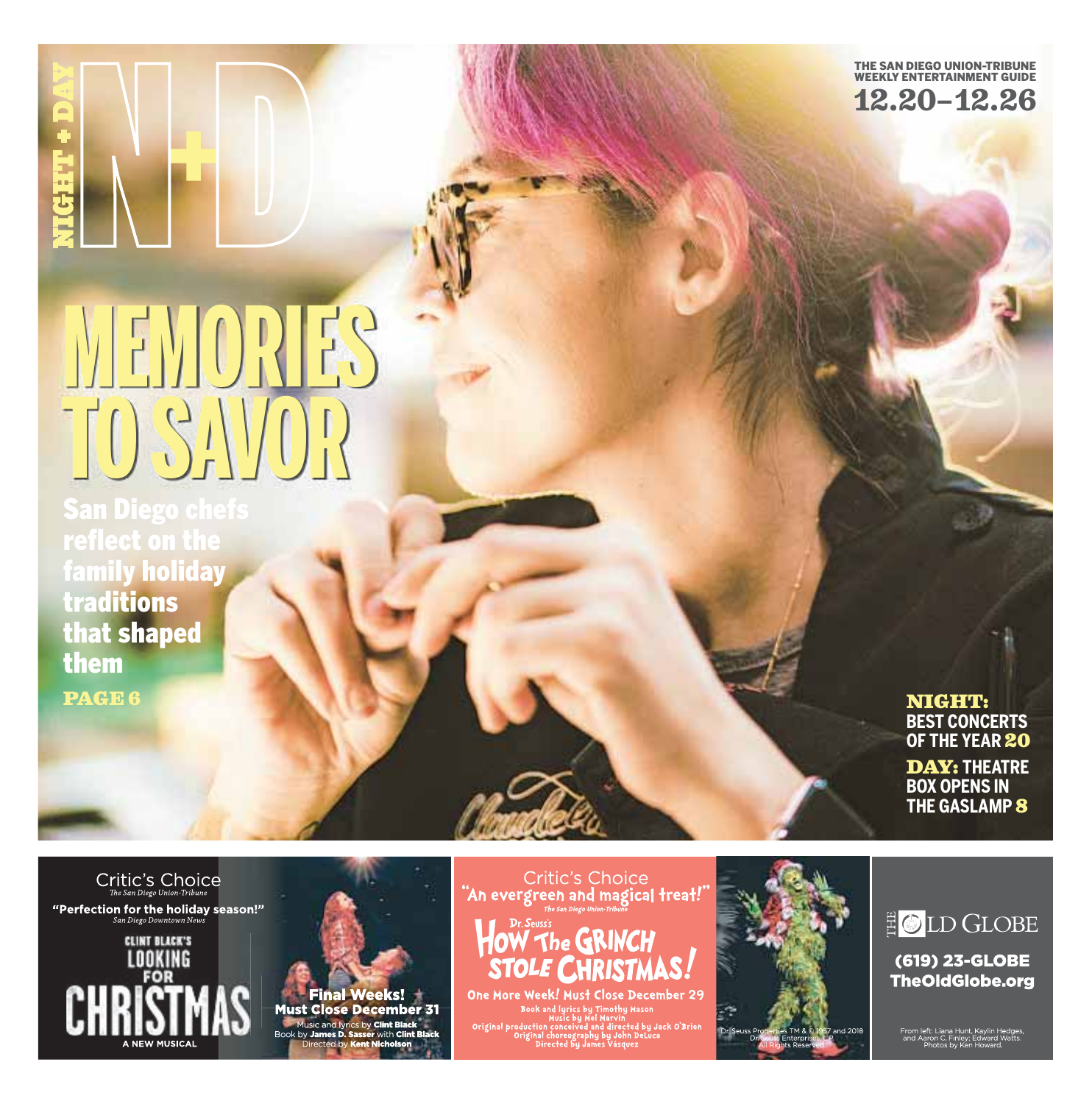# **FOOD& FAMILY**

## FOR THESE FIVE SAN DIEGO CHEFS. THE HOLIDAYS STIR FOND MEMORIES OF EATING, LAUGHING AND LOVING

### **BY MICHELE PARENTE**

he holidays are like a treasured family recipe: Take a bunch of traditions, add a hefty amount of food, combine with togetherness and season with nostalgia. Yield: a most wonderful time of year.

Whether you learned to bake gingerbread cookies with your grandmother or cherish the thoughts of time spent gathered around the table, cooking and eating are integral to holidaymemories here in the U.S.

But what about family holiday traditions elsewhere? And what do theymean to people for whom cooking— and eating— are a profession?We asked five San Diego chefs from five different countries about their most memorable holiday experience or meal and how their heritage is reflected on their menus. From large, raucous get-togethers to small, intimatemoments,Mexican pozole to Filipino adobo, here are the holiday remembrances that have had a lasting impact on these chefs and what they serve today.

### PIETRO GALLO, ITALY Civico 1845



**Most memorable holiday experience or meal:** "The most memorable holiday for me was the last Christmas I spent in Italy with my family. This was six years ago, right before my brother, Dario, and I left our country to come to San Diego. Christmas, for southern Italians, is the most celebrated holiday. It is a three-day event which mainly revolves around food and

sharing quality time with family. It starts on Christmas Eve where the family gathers to make snacks and in the evening prepares a seafood dinner. On Christmas Day, we also cook together all day sharing all kinds of dishes, (which) are mostly meat-based dishes. On the 26th, which is Santo Stefano (Saint Stephen's Day), we close the celebrations, still all together with zuppa santé, a broth that is meant to purify your stomach after the the feasts from the past two days.



**The Jalisco-style pozole rojo at El Jardín is inspired by chef Claudette Zepeda-Wilkins' mother.**



COURTESY PHOTO

**Italian chef Pietro Gallo's family makes cuddruriaddri, a deep-fried dish they usually eat on Christmas Eve.**

WRENCH & RODENT

**As a nod to his upbringing, English chef Davin Waite has created a dish of battered carrots atop mushy peas.**